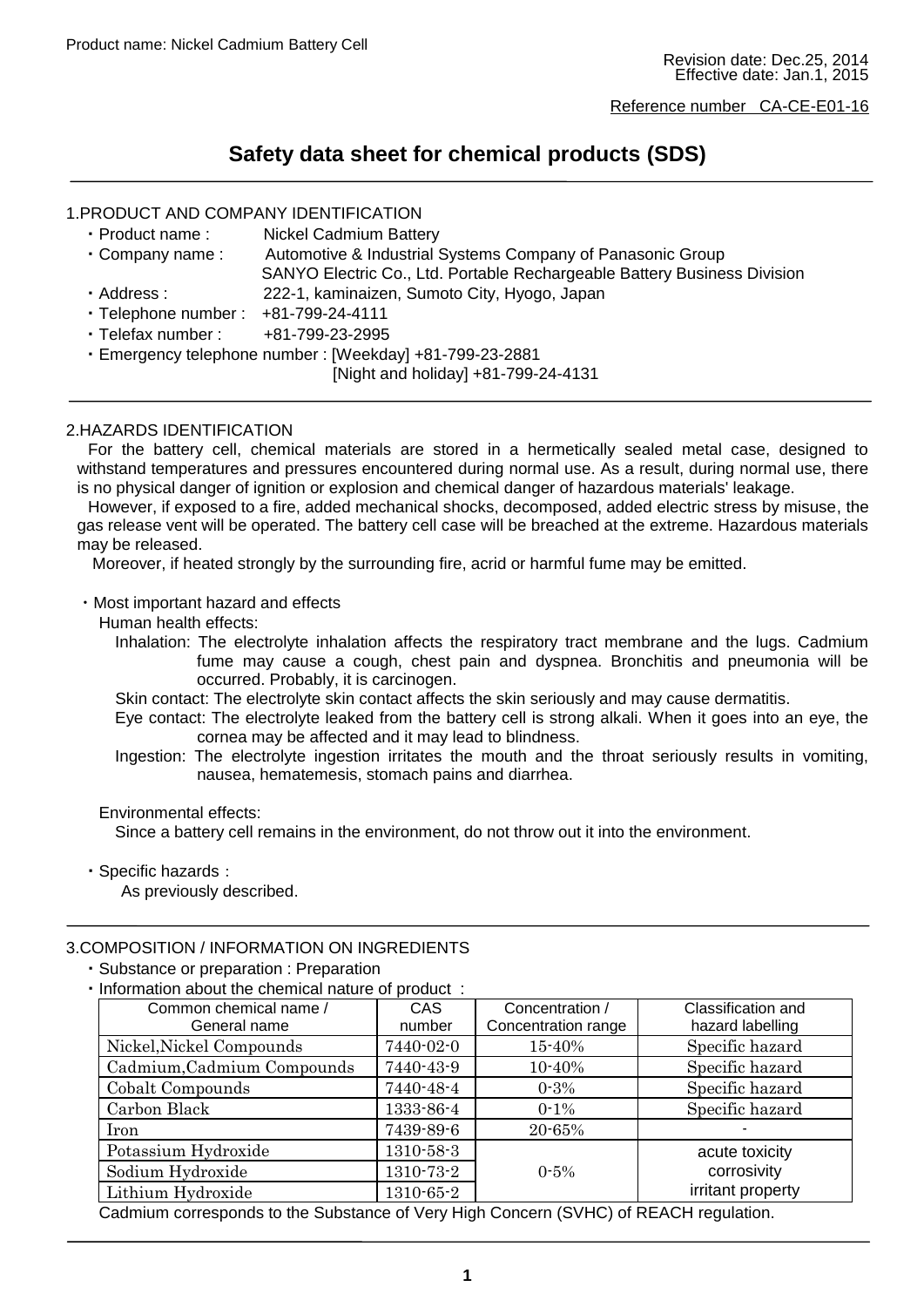### 4.FIRST-AID MEASURES

Internal cell materials of an opened battery cell

· Inhalation :

 ・Inhalation : Cover the victim in a blanket, move to the place of fresh air and keep quiet. Seek medical attention immediately. When dyspnea (breathing difficulty) or asphyxia (breath-hold), give artificial respiration immediately.

・Skin contact :

 Remove contaminated clothes and shoes immediately. Wash the adherence or contact region with soap and plenty of water.

・Eye contact :

 Immediately flush eyes with water continuously for at least 15 minutes. Seek medical attention immediately.

A battery cell and internal cell materials of an opened battery cell

・Ingestion :

Do not induce vomiting. Seek medical attention immediately.

### 5.FIRE-FIGHTING MEASURE

Although a battery cell is not flammability, in case of fire, move it to the safe place quickly.

- ・Suitable extinguishing media: Dry sand, chemical powder fire extinguishing medium. The following measures are taken when it cannot be moved.
	-
	- ・Specific hazards: Acrid or harmful fume is emitted during fire.
	- ・Special protective equipment for firefighters : Protective equipment written in Section 8.

### 6.ACCIDENTAL RELEASE MEASURES

 Internal cell materials, such as electrolyte leaked from battery cell, are carefully dealt with according to the followings.

· Personal precautions :

Forbid unauthorized person to enter. Remove leaked materials with protective equipment written in Section 8.

・Environmental precautions: Do not throw out into the environment.

・Method of recovery and neutralization :

 moved to a container. The leaked place is fully flushed with water. Dilute the leaked electrolyte with water and neutralize with diluted sulfuric acid. The leaked solid is

### 7.HANDLING AND STORAGE

・Handling

Technical measures

Prevention of user exposure: Not necessary under normal use.

Prevention of fire and explosion: Not necessary under normal use.

Precaution for safe handling: Do not damage or remove the external tube.

 Specific safe handling advice: Never throw out cells in a fire or expose to high temperatures. Do not soak cells in water and seawater. Do not expose to strong oxidizers. Do not give a strong mechanical shock or throw down. Never disassemble, modify or deform. Do not connect the positive terminal to the negative terminal with electrically conductive material. In the case of charging, use only dedicated charger or charge according to the conditions specified by Sanyo.

・Storage

Technical measures

 Storage conditions (suitable to be avoided): Avoid direct sunlight, high temperature, high humidity. Store in cool place (temperature  $: -30 \sim 35$  degree C, humidity :  $45 \sim 85\%$ ).

 Incompatible products: Conductive materials, water, seawater, strong oxidizers and strong acids Packing material (recommended, not suitable): Insulative and tear-proof materials are recommended.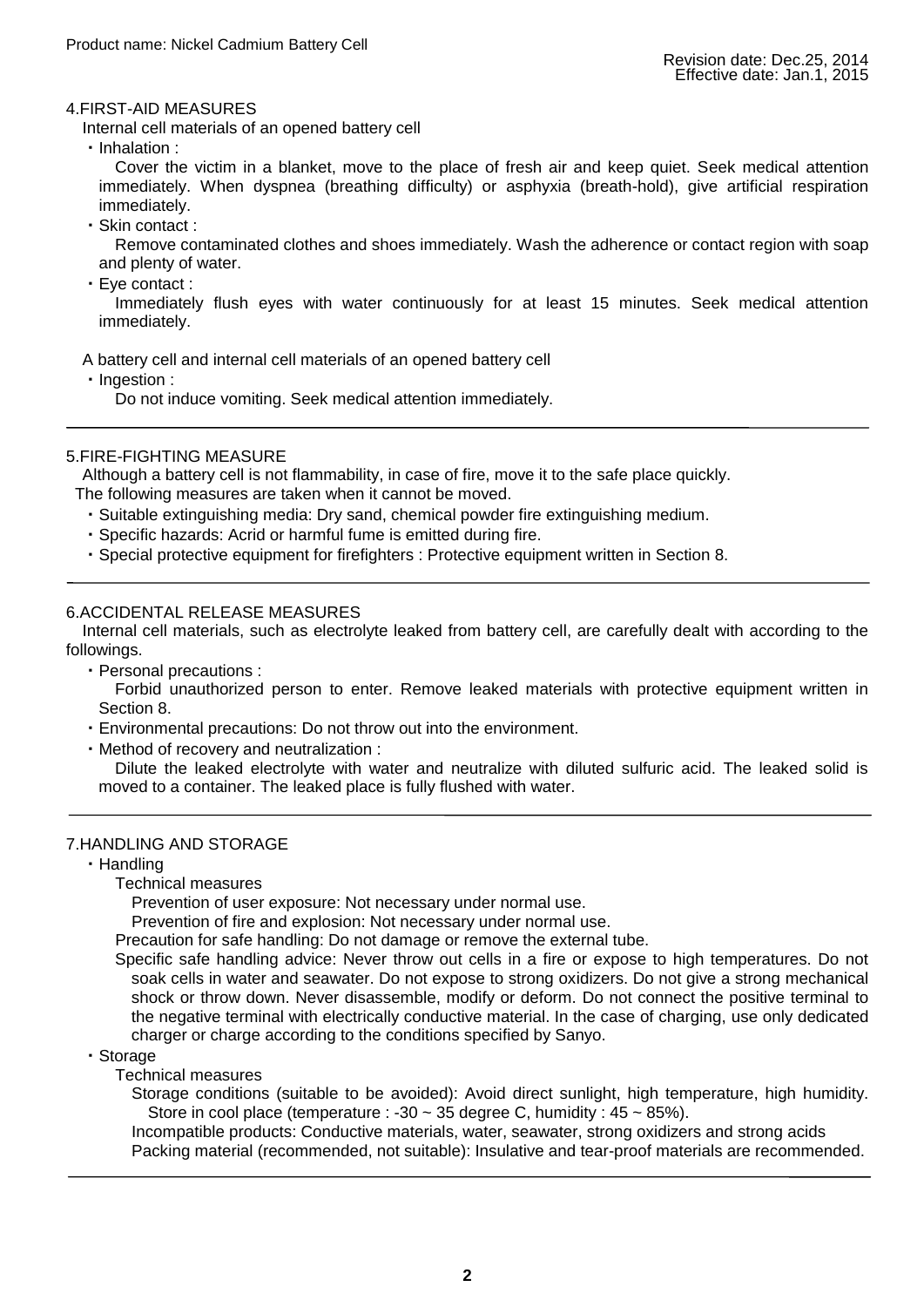### 8.EXPOSURE CONTROLS / PERSONAL PROTECTION

- · Engineering measures :
- ・Engineering measures : No engineering measure is necessary during normal use. In case of internal cell materials' leakage, the information below will be useful.
- ・Control parameters

| Common chemical name /<br>General name | <b>ACGIH(2014)</b>                                                                                                                       |                                                        |  |
|----------------------------------------|------------------------------------------------------------------------------------------------------------------------------------------|--------------------------------------------------------|--|
|                                        | <b>TLV-TWA</b>                                                                                                                           | <b>BEI</b>                                             |  |
| Nickel, Nickel Compounds               | $(As\ Ni)$<br>Meta: 1.5mg/m <sup>3</sup><br>Soluble compounds : $0.1$ mg/m <sup>3</sup><br>Insoluble compounds : $0.2$ mg/m <sup>3</sup> |                                                        |  |
| Cadmium, Cadmium<br>Compounds          | (As Cd)<br>Simple substance $: 0.01$ mg/m <sup>3</sup><br>Compounds: $0.002$ mg/m <sup>3</sup>                                           | In urine : $5$ micro $g/g$<br>In blood $: 5$ micro g/l |  |
| Cobalt Compounds                       | (As Co)<br>$0.02$ mg/m <sup>3</sup>                                                                                                      | In urine $: 15$ micro g/l<br>In blood : 1 micro $g/l$  |  |
| Carbon Black                           | 3mg/m <sup>3</sup>                                                                                                                       |                                                        |  |
| Potassium Hydroxide                    |                                                                                                                                          |                                                        |  |
| Sodium Hydroxide                       |                                                                                                                                          |                                                        |  |
| Lithium Hydroxide                      | $0.025$ mg/m <sup>3</sup>                                                                                                                |                                                        |  |

ACGIH: American Conference of Governmental Industrial Hygienists, Inc.

TLV-TWA: Threshold Limit Value-time weighted average concentration

BEI: Biological Exposure Indices

・Personal protective equipment

Respiratory protection: Protective mask

Hand protection: Protective gloves

Eye protection: Protective glasses designed to protect against liquid splashes

Skin and body protection: Working clothes with long sleeve and long trousers

 ・A battery cell is not applied to Toxic Substances Control Act (TSCA), because it is not a chemical substance but an article.

### 9.PHYSICAL AND CHEMICAL PROPERTIES

- Physical state: Solid Form: Cylindrical Odor: No odor ・Appearance Color: Metallic color (without tube)
- ・pH : NA
- ・Specific temperatures/temperature ranges at which changes in physical state occur : There is no useful information for the product as a mixture.
- ・Flash point : NA
- ・Explosion properties : NA
- Density : about 2.4 $\sim$ 4.0g/cm<sup>3</sup>
- ・Solubility ,with indication of the solvent(s) : Insoluble in water

### 10.STABILITY AND REACTIVITY

- ・Stability : Stable under normal use
- ・Hazardous reactions occurring under specific conditions

 By misuse of a battery cell or the like, oxygen or hydrogen accumulates in the cell and the internal pressure rises. These gases may be emitted through the gas release vent. When fire is near, these gases may take fire.

When a battery cell is heated strongly by the surrounding fire, acrid or harmful fume may be emitted.

- ・Conditions to avoid : Direct sunlight, high temperature and high humidity
- ・Materials to avoid : Conductive materials, water, seawater, strong oxidizers and strong acids
- ・Hazardous decomposition products: Acrid or harmful fume is emitted during fire.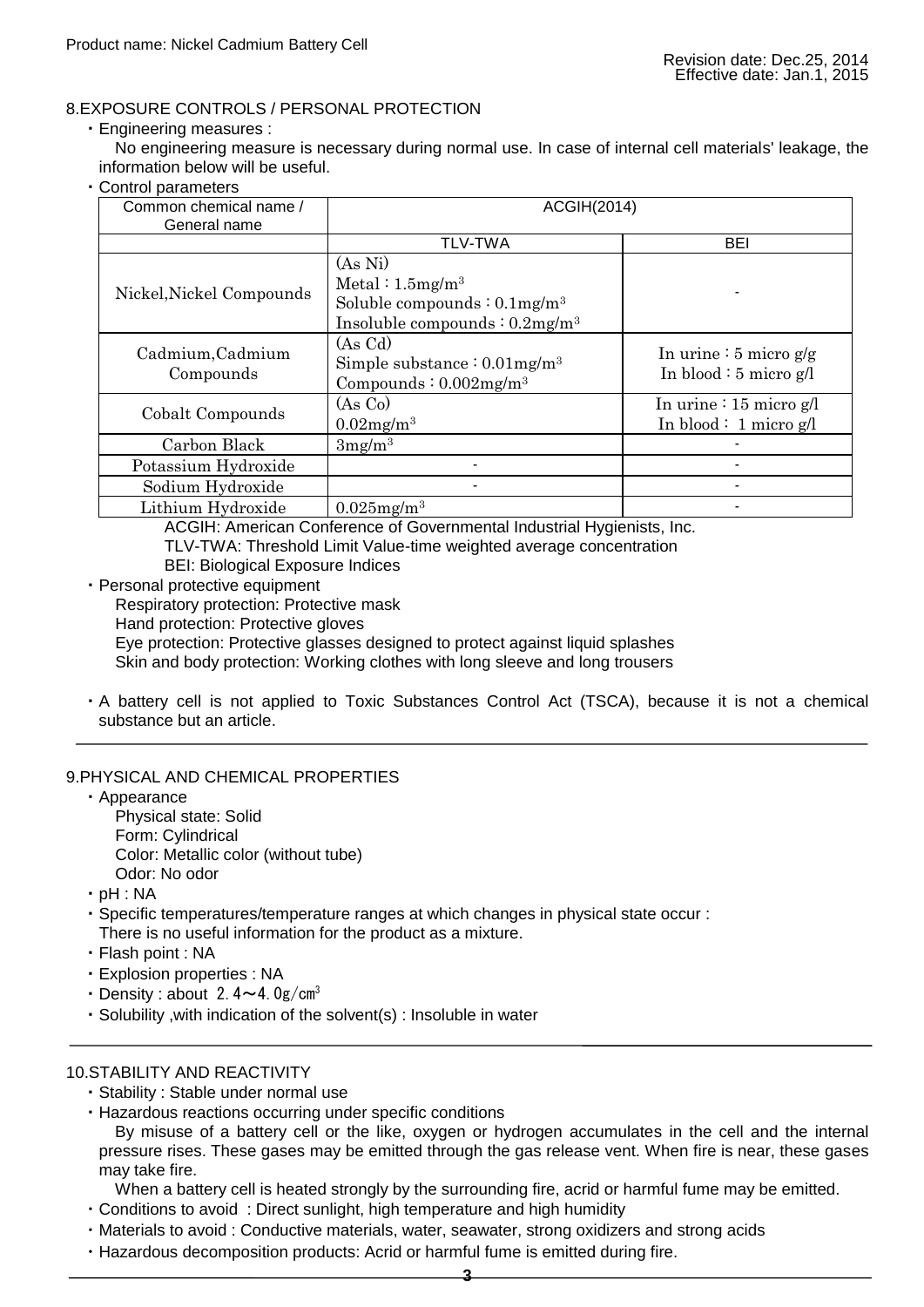# 11.TOXICOLOGICAL INFORMATION

 There is no data available on the product itself. (in case of electrolyte leakage from the battery)

### **Cadmium,Cadmium Compounds**

| • Acute toxicity:   |                                                              |
|---------------------|--------------------------------------------------------------|
| oral                | GHS: Category 4 (Swallowing is harmful.)                     |
| skin                | Unknown.                                                     |
| inhalation (dust)   | GHS: Category 1 (it is dangerous in the life when inhaling.) |
| . Okin oorroopsitus | Indenous                                                     |

- ・Skin corrosivity : Unknown.
- ・Serious damage and irritant property for eyes: Unknown.
- ・Respiratory or skin sensitization: Unknown.
- ・Germline mutagenicity:

GHS: Category 2

The hereditary disorder might be caused.

・Carcinogenicity:

GHS: Category 1A

ACGIH : A2 – Suspected human carcinogen

NIOSH : potential occupational carcinogen

- NTP : Known to be a human carcinogen
- IARC : Group 1 carcinogenic to human
- ・Reproduction Toxicity :

GHS: Category 2

- Harmful effects on reproductive capacity or fetus might be exerted.
- ・Certain target organ/ Systemic toxicity (single exposure):
	- GHS: Category 1

Damage of lungs and the respiratory organ is caused.

Overexposure causes the pulmonary disorder.

・Certain target organ/ Systemic toxicity (repeated exposure):

GHS: Category 1

 The disorder of the kidney, lungs, blood, bone, and respiratory organ is caused by long-term or repeated exposure.

### **Potassium Hydroxide**

| • Acute toxicity:   |                                                 |
|---------------------|-------------------------------------------------|
| oral                | GHS: Category 3. Harmful if swallowed.          |
| skin                | GHS: It is not possible to classify.            |
| inhalation (steam)  | GHS: It is not possible to classify.            |
| inhalation (dust)   | GHS: It is not possible to classify.            |
| · Skin corrosivity: | GHS: Category 1B.                               |
|                     | Cariana akaminal wayna laƙika akin anal danaana |

- Serious chemical wound of the skin and damage of eyes is caused.
- ・Serious damage and irritant property for eyes: GHS: Category 1.
- ・Respiratory or skin sensitization:

Skin sensitization: GHS: out of Category.

- ・Germline mutagenicity : GHS: out of Category.
- · Carcinogenicity: GHS: It is not possible to classify.
- · Reproduction Toxicity: GHS: It is not possible to classify.
- ・Certain target organ/ Systemic toxicity (single exposure):
	- GHS: Category 1.

The disorder of the respiratory system is caused.

・Certain target organ/ Systemic toxicity (repeated exposure)

GHS: It is not possible to classify.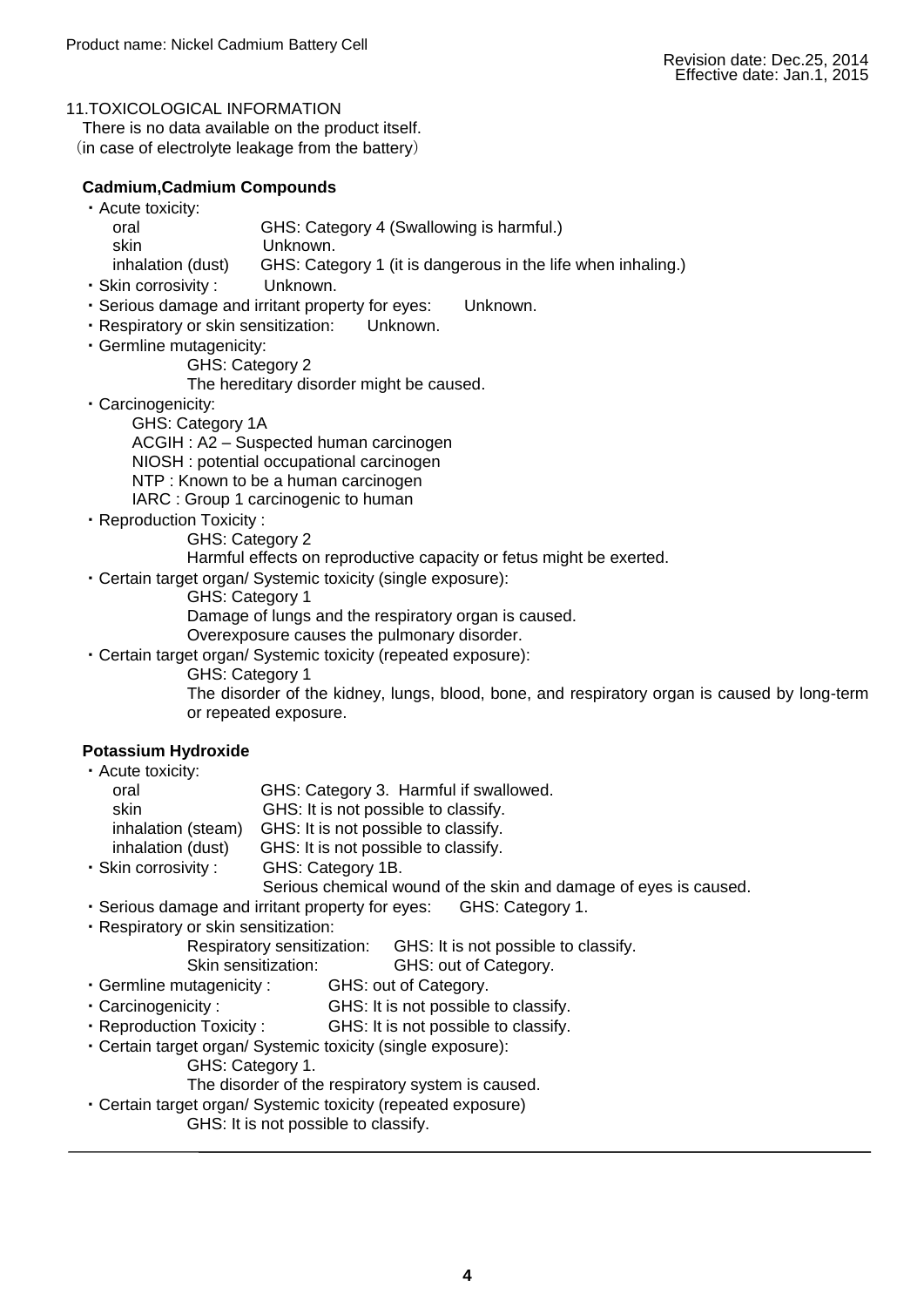#### 12.ECOLOGICAL INFORMATION

・Persistence/degradability :

 Since a battery cell and the internal materials remain in the environment, do not bury or throw out into the environment.

・Bioaccumulation :

Cadmium bioaccumulation occurs in plants and marine food in human food chain.

### 13.DISPOSAL CONSIDERATIONS

・Recommended methods for safe and environmentally preferred disposal :

### Product (waste from residues)

Do not throw out a used battery cell. Recycle it through the recycling company.

### Contaminated packaging

 Neither a container nor packing is contaminated during normal use. When internal materials leaked from a battery cell contaminates them, dispose them as industrial wastes subject to special control.

#### 14.TRANSPORT INFORMATION

This battery doesn't correspond to dangerous article of the United Nations transportation regulations.

 following decree and guideline. Moreover, this article doesn't correspond to dangerous article to which transportation is restricted by the

・TECHNICAL INSTRUCTINS FOR THE SAFE TRANSPORT OF DANGEROUS GOODS BY AIR(ICAO)

- ・IATA Dangerous Goods Regulations(IATA)
- ・INTERNATIONAL MARITIME DANGEROUS GOODS CODE(IMO)
- ・code of federal regulations(U.S.DOT)

However, it is necessary to obey the IATA Dangerous Goods Regulations(A123).

 In the case of transportation, confirm no leakage and no spillage from a container. Take in a cargo of them without falling, dropping and breakage. Prevent collapse of cargo piles and wet by rain. The container must be handled carefully. Do not give shocks that result in a mark of hitting on a cell. Take the protection measures not short-circuited.

 Moreover, do not damage or remove the external tube. Never throw out cells in a fire or expose to high temperatures. Do not soak cells in water and seawater. Never disassemble, modify or deform. Avoid direct sunlight, high temperature, high humidity.

### 15.REGULATORY INFORMATION

・Regulations specifically applicable to the product :

Wastes Management and Public Cleaning Law (Japan)

Law for Promotion Effective Utilization of Resources (Japan)

Mercury-containing and Rechargeable Battery Management Act (USA)

- Commission Directive 2006/66/EC (EU)
- Regulation concerning the Registration, Evaluation, Authorization and Restriction of Chemicals (EU)

# 16.OTHER INFORMATION

- ・The information contained in this Safety data sheet is based on the present state of knowledge and current legislation.
- ・This safety data sheet provides guidance on health, safety and environmental aspects of the product and should not be construed as any guarantee of technical performance or suitability for particular applications.